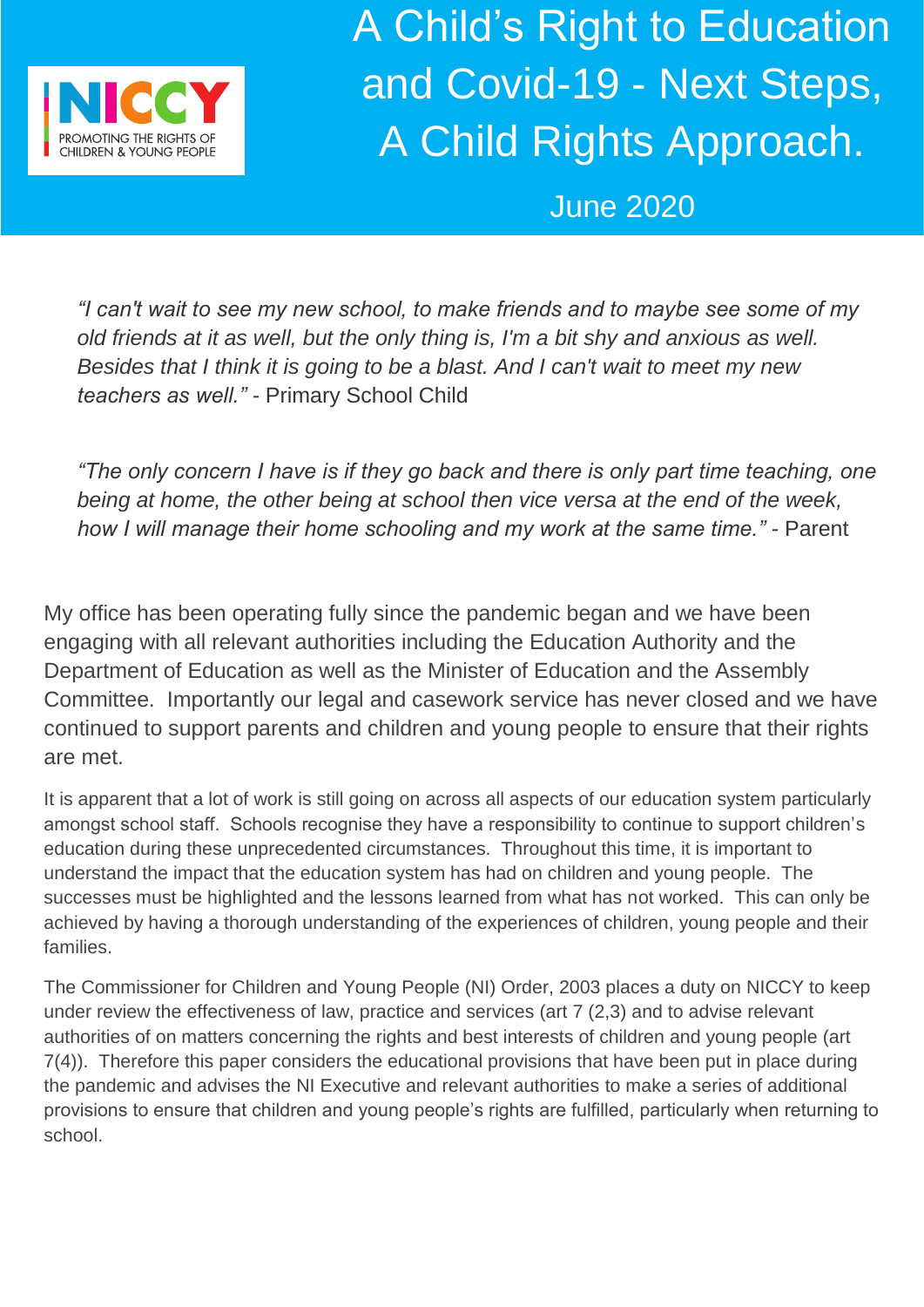# **Children's Rights**

The UK State Party is a signatory to the UN Convention on the Rights of the Child therefore the NI Executive as a devolved Administration must ensure that it is the overarching framework utilised in the education of all children and young people. The current crisis does not negate these obligations; rather, in response to the pandemic, additional action and effort is required to ensure that children and young people's rights are protected now and in the weeks and months ahead.

All rights outlined in the UNCRC and other international instruments must be adhered to but I draw attention to particular aspects of the UNCRC.

## **Protection from Discrimination (article 2)**

Children have been affected by the closure of schools during the pandemic in different ways. It is however apparent that particular groups of children have been significantly disadvantaged. Specifically (but not exclusively) children who are vulnerable, those with special educational needs, those facing social and economic deprivation and those from the Black, Asian, Minority Ethnic (BAME) community.

#### **Best Interest as the Paramount Consideration (article 3)**

Article 3 reminds us that children are unique individuals and must have their needs assessed as such. Each school must be confident that they are aware of how the children returning to school have experienced the pandemic and take this into account before welcoming them back into the classroom.

## **Right to life, survival and development (article 6)**

There has been a significant decrease in child protection and children in need referrals, which may be because children are not being seen every day by schools, who are able to recognise a change in a child's well-being and/or safety. Therefore, we cannot under-estimate the importance of reopening schools for the safety of children. However, this must be balanced with ensuring the risk of the virus for children and staff is minimised and measures taken are based on sound scientific evidence.

## **Right to have a say (article 12) and to information (article 17)**

Children, young people and their families must be seen as active participants in the decisions to restart education by the DE, EA, CCMS, other education bodies and schools and should be meaningfully consulted with before decisions are made.

Feedback from NICCY's Youth Panel and other young people has highlighted that, to date, they have not felt properly consulted. Consequently, young people have felt powerless in influencing the decisions being made regarding their education and exams. They have reflected that this has been compounded by inconsistency in communications between schools, DE, EA and CCEA, gaps in the information available and complex and confusing communications. Children and young people should be given clear and accessible information before returning to school ensuring they are properly informed so they can be confident when they return.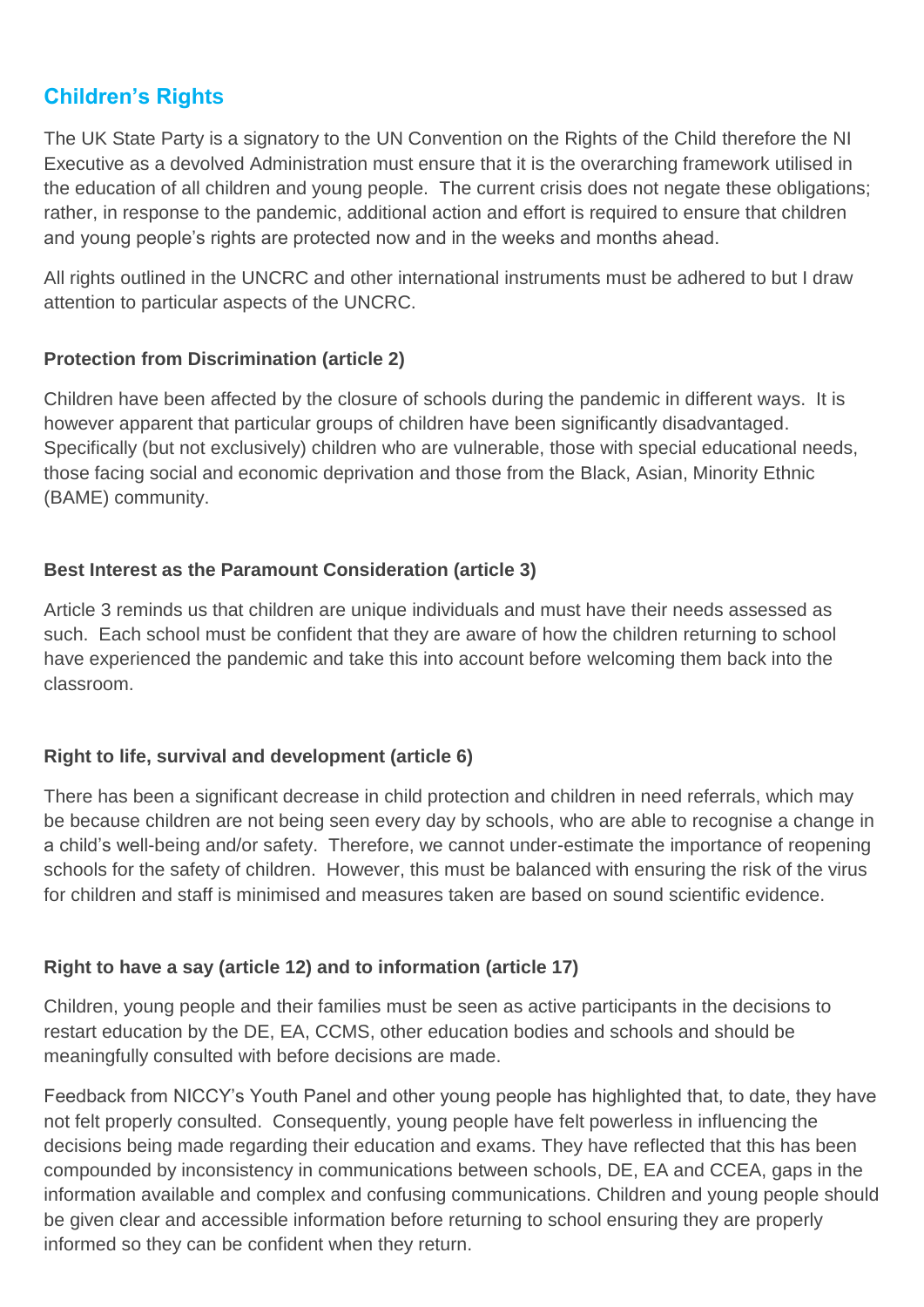## **Right to education (articles 28 and 29)**

Children and young people have a right to education and for that education to develop their talents, skills, personalities and abilities. This applies whether they are being educated remotely, in school or out of it. Article 29 reminds us that education should also consider the well-being of children alongside formal education.

The UN Committee on the Rights of the Child<sup>1</sup> has published a framework for protecting children rights during the pandemic and UNICEF a very helpful guide<sup>2</sup> to the re-opening of schools. This outlines six key dimensions which should be used to assess readiness. They are policy, financing, safe operations, learning, reaching the most vulnerable and well-being. **These areas must inform the basis of any further Guidance that DE issues to schools to ensure the safe, sustainable and effective re-opening of our schools.**

## **Pandemic**

 $\overline{a}$ 

The speed with which schools closed meant that it took some time to establish practices that supported children; it is generally accepted that in the absence of clear guidance from DE, schools have established a range of practices by which they are educating children. The Guidance<sup>3</sup> issued by DE in early June attempts to bring together these different practices and experiences. However, given the likelihood that the 2020/21 academic year will commence with a blended approach of remote and in-class learning for some children, it is essential that there is consistency and quality in the provision of remote learning, and that children, young people and their families are fully supported to engage.

It is not reasonable to expect schools and parents to replicate the school day in homes. Families are unique with many facing challenges that are unimaginable and therefore, it is inevitable that every child will have a different experience. Likewise, teachers may live in families and again it is not reasonable to expect them to provide a full-time education to children.

Children and young people have been describing vastly different levels of support and education from schools as wells as different teachers within the same school. This has caused anxiety amongst many young people. The continued closure of schools has undoubtedly exacerbated educational inequalities, which were previously well documented before the pandemic. As stated above the education system is not absolved of its responsibility to ensure that minimum standards are established to ensure that some form of consistency is established, both during school closures but also when they re-open.

<sup>1</sup>https://tbinternet.ohchr.org/\_layouts/15/treatybodyexternal/Download.aspx?symbolno=INT/CRC/STA/9095&Lang=en <sup>2</sup> https://www.unicef.org/documents/framework-reopening-schools

<sup>3</sup> https://www.education-ni.gov.uk/news/education-minister-publishes-guidance-schools-supporting-remote-learning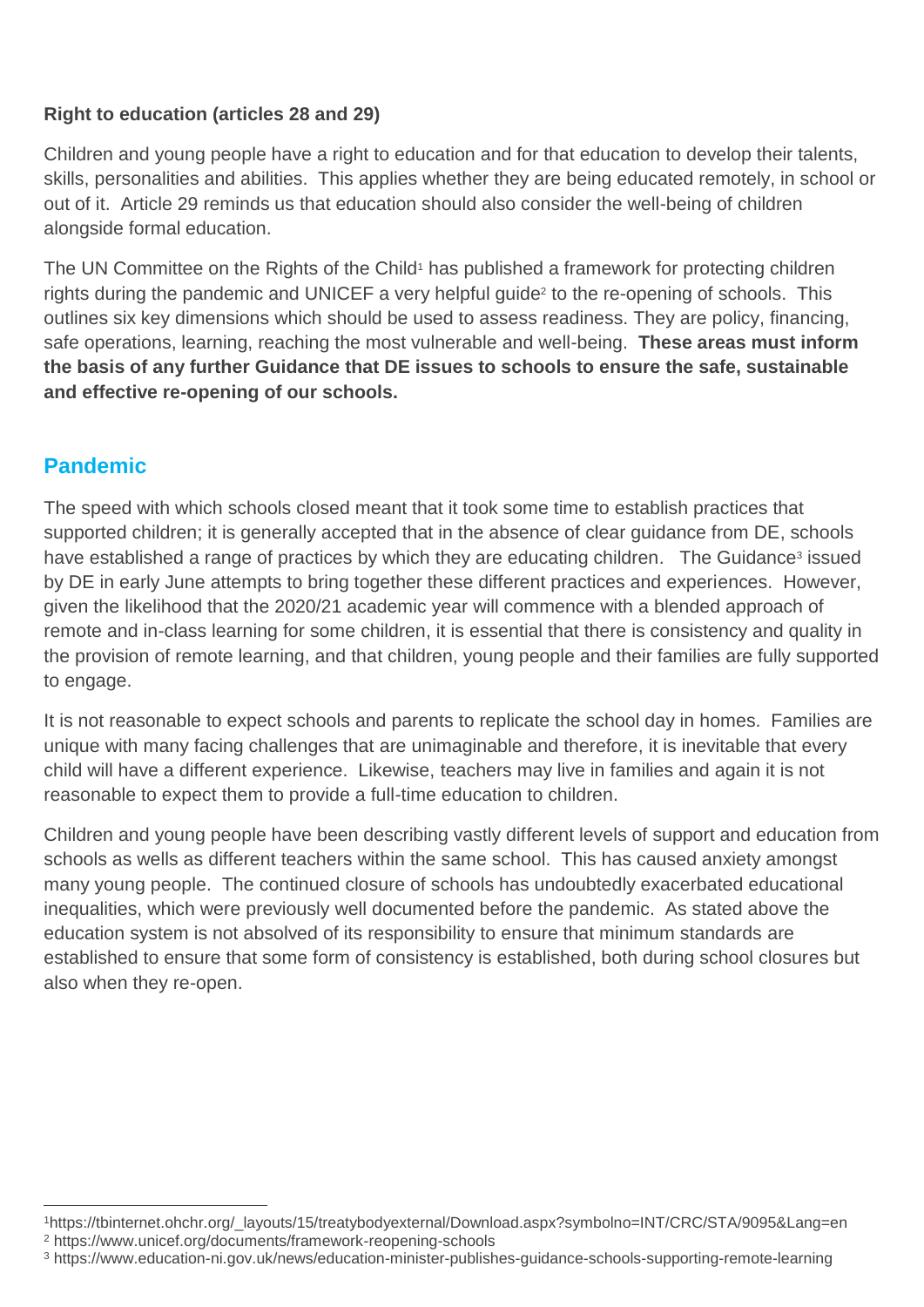# **Restarting Education**

It is clear that schools in NI have not been ready to re-open safely and with confidence before the first term of the 2020/21 school year. A future analysis of the lessons of Covid-19 will explore the reasons for this but we have to deal with the reality of the current situation. Our focus must be on ensuring that our schools open in September, for the maximum number of children, as safely as possible and I note the 1m social distancing requirement for children however, it must be accepted that in many schools meeting that requirement will mean that not all children will be able to return together.

It is important that we recognise that it will not be possible to guarantee 100% safety, but we can make sure that thorough risk assessments have been carried out, and that every possible mitigation measure is taken to limit the risk to children and staff. It might seem obvious, but it is worth stating again that none of this is possible without consultation with children, young people and their parents.

I welcome the Guidance issued by the Minister of Education on the 19<sup>th</sup> of June<sup>4</sup>. It provides a basis for schools to begin to prepare effectively, although I do not under-estimate the enormous amount of work that needs to be undertaken to get schools ready. Whilst providing a framework and establishing expectations, the Guidance recognises that each school will have to tailor arrangements to meet their unique situation. DE must also be prepared to provide additional supports to schools to enable implementation of the guidelines. Schools should communicate and engage regularly with pupils and parents in order to reduce concerns, instil confidence and a sense of involvement in the re-opening of schools.

The Guidance, a New School Day is only the first of a series, which must be issued as soon as possible to provide children, their families and schools clarity with regards to arrangements to be made. These must include but not limited to Early Years, Special Educational Needs, Special Schools, Youth Services and Transport.

Many children's education and emotional well-being has suffered during the lockdown. We have sought the views of a number of children and young people about returning to school, and have heard from them that they want to go back but are anxious about whether they and their families will be safe. Children, young people and their families must be confident they will be as safe as possible when they return to school otherwise there will be further detrimental impact on their emotional wellbeing. It is vital that Schools support children and young people in the 'transition to education readiness' during the first term back. Young people are also anxious that they will have fallen far behind in their studies, and that this will have a long term impact on their educational achievement. The comments below represent some views:

## **Primary school children**

*"I cant wait to see all my friends again."*

*"On-line learning is so boring.*

 $\overline{a}$ <sup>4</sup> https://www.education-ni.gov.uk/news/weir-publishes-guidance-new-school-day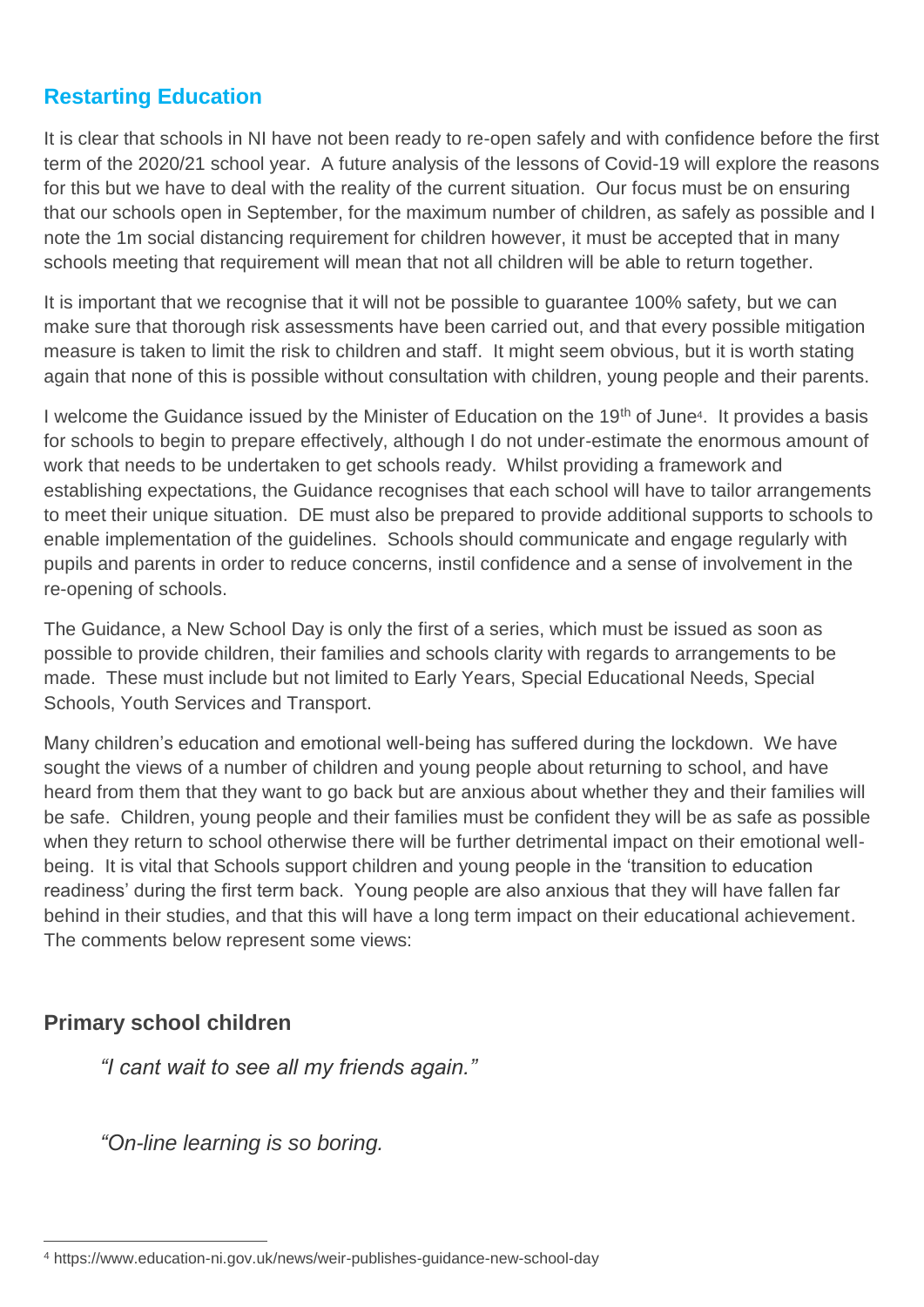## **Parents of primary school children**

*"Our young people are missing some aspects of everyday life and school is one of them. It's very hard for our children to deal with all of this and I think they need a sense of normality. However I'm also worried about them going back to school as no one seems to know what the next school year is going to bring and it may not be school as our children know it so it could be distressing for them."*

*"Kids don't know how to social distance themselves and I also think that it will be particularly hard for them as they're so used to clinging on to each other."*

*"My youngest child has become fairly clingy and I am worried how he will feel about returning. I know he wants to go back and see his friends but I also know he is worried about corona virus still. He hasn't watched news reports but due to the fact he couldn't go to school or see his grandparents this has worried him greatly"*

*"I am worried about how much my children have fallen behind despite my best efforts to keep them going."*

## **Post-primary young people**

During a discussion with members of the NICCY Youth Panel, all the young people were eager to return to school but raised a number of concerns including:

- Whether returning could endanger vulnerable members of their households;
- Ability to maintain social distance due to size of classrooms, corridors, bathrooms and requirement to share equipment etc…;
- Whether they may need to continue online learning many had found it stressful and unsettling compared to their usual routine and felt they learn better when they are able to directly engage with others;
- Inconsistency in levels of engagement from teachers and they were worried that they were falling behind. If this was to continue into the next term, this could compound the disruption to their learning;
- Issues relating to transport, including if they will be able to maintain social distance on buses; and
- Whether exams may need to be changed to take into account the impact of Covid on learning and whether the following year's exams could also be impacted.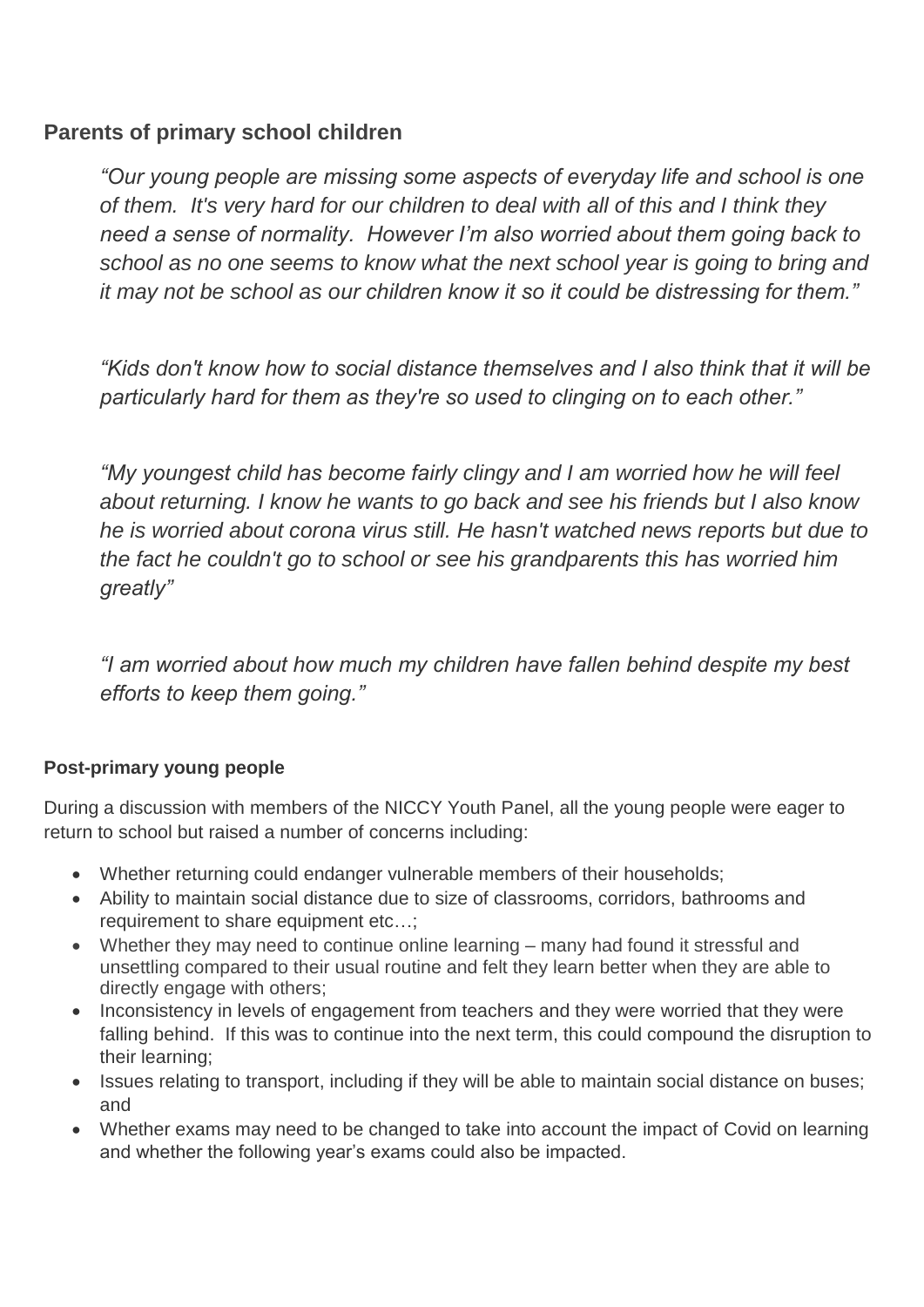# **Recommendations**

**Recognising that the decision-making context is constantly changing in relation to children's education, at this point my advice is as follows:**

## **Understanding the status of children's education and well-being**

As outlined above for a variety of reasons, children and young people have experienced education during the pandemic very differently due to their family and living circumstances as well as the level and quality of education from their schools.

- **1.** The DE, and EA should ensure that all children who do not have access to the necessary IT devices and/or Wi-Fi are provided with these without delay.
- **2.** Education and Health Bodies should report on how they have identified and met, the needs of vulnerable children, including those with a disability. This should include those children who had been known to social services as well as those additional children about whom schools may have had concerns. It should also address children who have disabilities and receive a range additional behavioural and therapeutic supports.
- **3.** The DE must undertake a review of the period from March to June 2020 to assess:
	- a. the learning activities children have been undertaking, both in terms of the type of activities and the amount of learning undertaken;
	- b. how schools have met their responsibilities to educate children; and
	- c. the likely long term impact of disrupted school attendance due to Covid on the educational outcomes of children and young people.

This information should inform both the plans to support children's education on return to school in August/September, and the possible return to home based learning - should there be a subsequent surges in the Covid infection rate.

## **Summer support programmes**

- **4.** Education and Health Bodies working in partnership with the voluntary and community sectors, must identify those children whose education and wellbeing have been most adversely impacted by school closures. They must implement a recovery programme to commence immediately. This includes, in particular, those children with special educational needs in both mainstream and special schools who access additional supports and therapies.
- **5.** The NI Executive must confirm that they have identified the funding to ensure that those families entitled to free school meals should continue to receive the FSM payment through the school holidays.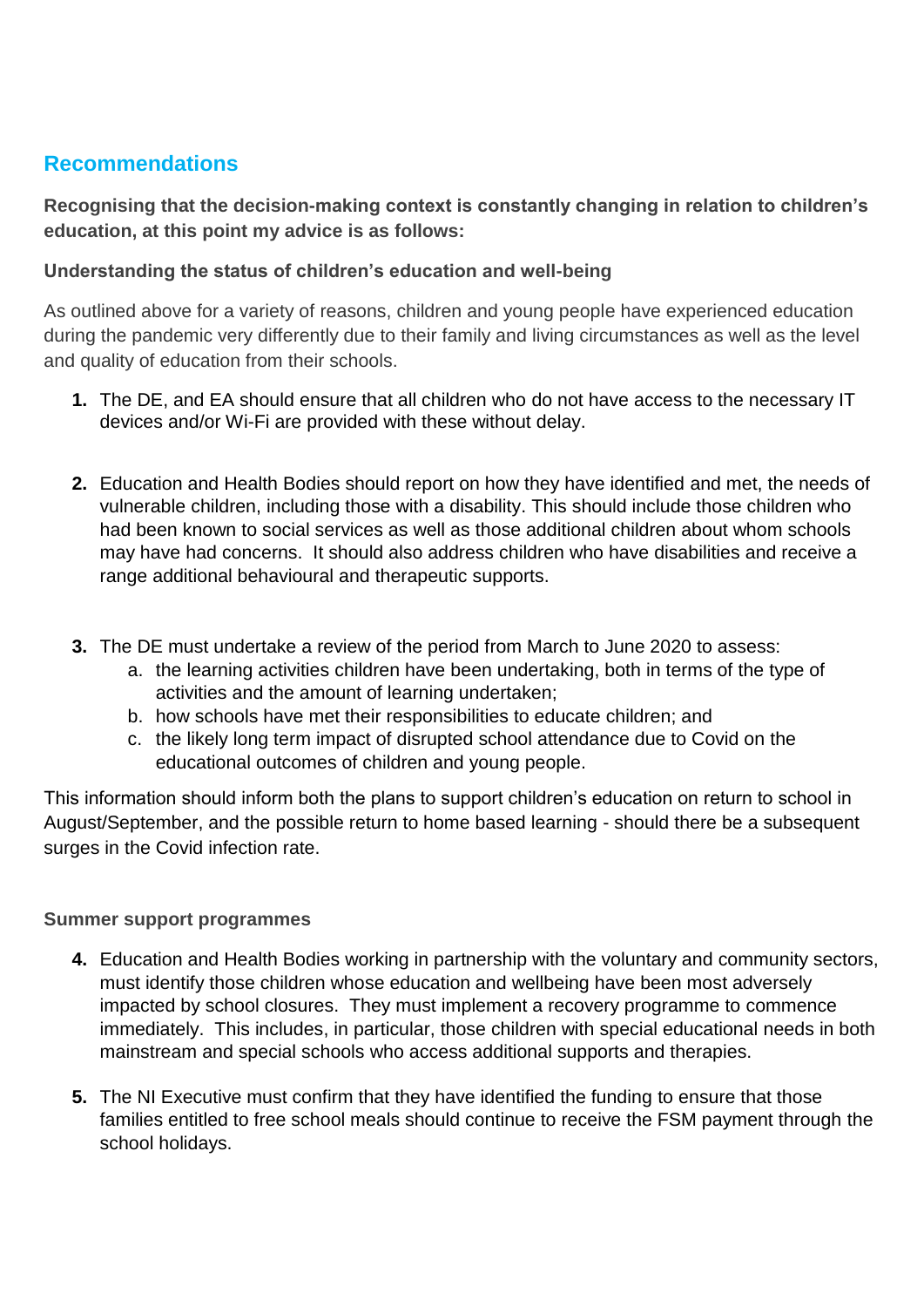#### **Re-opening of Schools**

- **6.** There should be a dual emphasis for children's return to school. In the first several months schools should concentrate on:
	- a) supporting children and young people to get back on track with their education; and
	- b) assessing and supporting children's emotional well-being and mental health identifying and referring on to special supports as required.
- **7.** Further DE guidance should continue to outline the minimum requirements to which each school should be expected to adhere. Additionally DE should provide all necessary support to EA, CCMS, other educational bodies and schools to ensure that they can open safely and fulfil the children's right to education. Future guidance will address levels of support and education as well as safety measures. It should also address the needs and experience of those children who have been disadvantaged by the lockdown, are vulnerable and/or have special educational needs.
- **8.** Schools should communicate regularly and effectively with children, young people and their parents and carers during the Summer months in order to ensure that pupils and families are prepared and confident in returning to school in the Autumn term.
- **9.** All transfer tests for children transitioning to post primary schools should be abandoned. The DE should work with schools to implement more appropriate criteria for post-primary transfer.
- **10.**ETI should assess the effectiveness of the education that children have received during the pandemic and the Restart Programme. This assessment should identify best practice as well poor practice. It should clearly articulate the barriers and challenges that schools and children, young people and families have faced.

#### **The Future**

There must be a focus on building resilience in the system to be able to have seamless continuity if disruptions occur between home study and study at school.

**11.**Planning must be in place for possible future waves of CoVid-19, so that disruption of services and education for children can be kept to a minimum. This should include assessing needs for future home study and inter-agency planning to promptly meet the needs of vulnerable children.